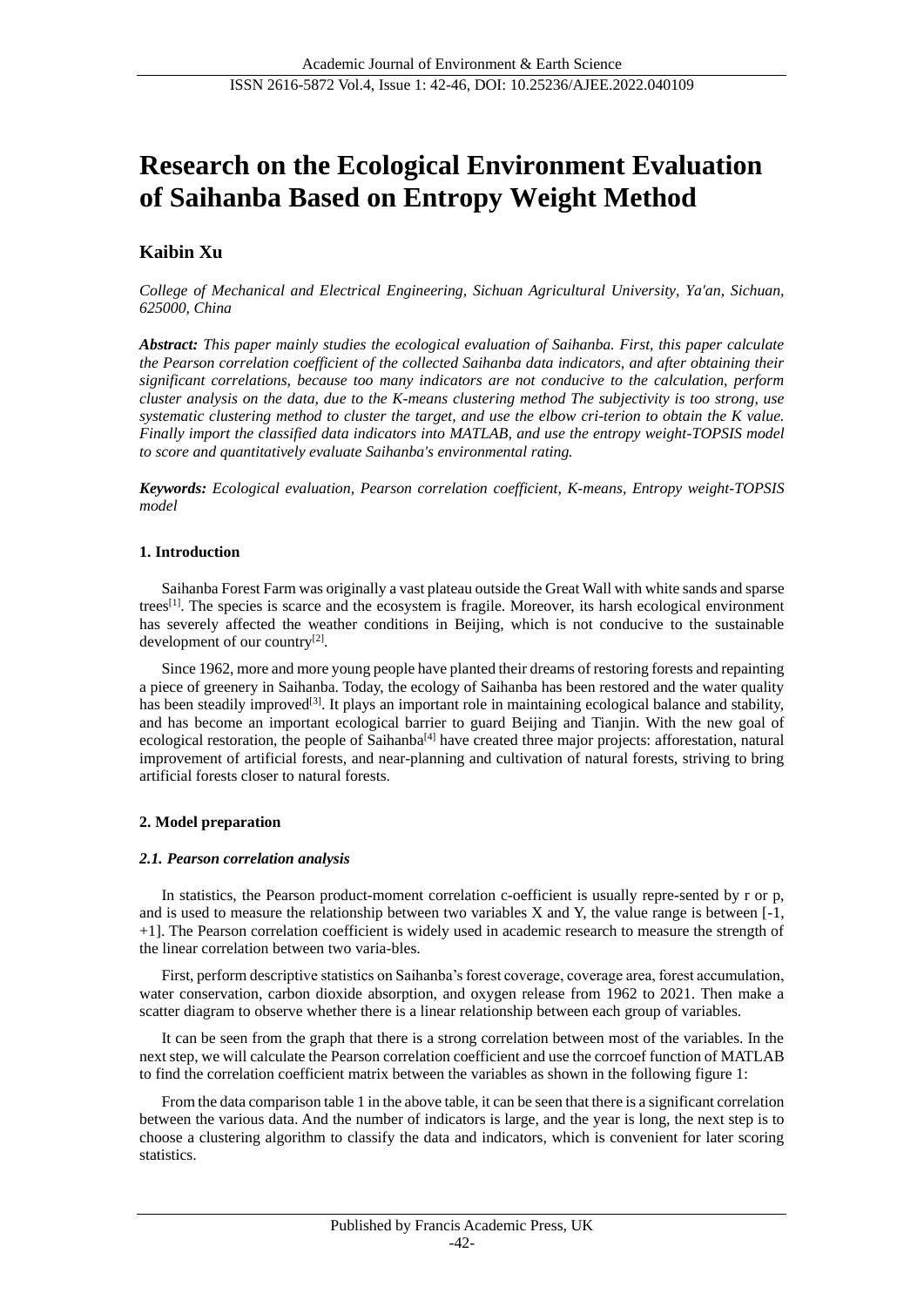

*Figure 1: Scatter plot* 

|  |  | Table 1: Correlation coefficient matrix |  |  |
|--|--|-----------------------------------------|--|--|
|--|--|-----------------------------------------|--|--|

| $1 -$      | 0.974741523                                |   |                         |             | 0.974749771 0.961694523 0.853825204 0.961693173 0.96169622  |               |
|------------|--------------------------------------------|---|-------------------------|-------------|-------------------------------------------------------------|---------------|
| 0.97474152 | $\sim$ 1.0 $\pm$ 1.0                       |   |                         |             | 0.999999982 0.884517674 0.760059597 0.884518964 0.884520571 |               |
|            | 0.97474977 0.999999982                     | 1 |                         |             | 0.884533241 0.760089795 0.884534527 0.884536139             |               |
|            | $0.96169452$ $0.884517674$ $0.884533241$ 1 |   |                         |             | 0.868979022 0.999999996 0.99999999                          |               |
|            | 0.8538252 0.760059597                      |   | 0.760089795 0.868979022 |             | 1 0.868965845 0.868976832                                   |               |
|            | 0.96169317 0.884518964                     |   | 0.884534527 0.999999996 | 0.868965845 |                                                             | 1 0.999999988 |
| 0.96169622 | 0.884520571                                |   | 0.884536139 0.99999999  |             | 0.868976832 0.999999988                                     | 1             |

#### *2.2. Cluster analysis*

Cluster analysis refers to the analysis process of grouping a collection of physical or abstract objects into multiple classes composed of similar objects. The K-means clus-tering analysis method in dynamic analysis is used in this paper<sup>[5]</sup>. Since the dimensions of each index are different, first eliminate the dimensions between each index. The results obtained are shown in the Table 2:

|  | Table 2: Descriptive Statistics Table |  |  |
|--|---------------------------------------|--|--|
|--|---------------------------------------|--|--|

|                                                        | N  | Min              | Max | Mean | <b>Standard Deviation</b>                                                      |
|--------------------------------------------------------|----|------------------|-----|------|--------------------------------------------------------------------------------|
| <b>Forest cover rate</b>                               | 60 | 13.5714285714286 |     |      | 82.2142857142857 55.9858998621786 19.23176289670105                            |
| <b>Forest coverage area/</b><br>$10,000 \,\mathrm{mu}$ | 60 |                  |     |      | 19.0000000000000 1115.1000000000000 78.3802598070501 26.92446805538147         |
| Forest accumulation/<br>$10,000 \; \mathrm{m}^3$       | 60 | 33.0000000000000 |     |      | 1036.8000000000001424.9618518047281372.0385901213838                           |
| <b>Conservation of</b><br>water/ $10^7 \text{ m}^3$    | 60 |                  |     |      | $[0.090000000000000]$ 2.840000000000000 $[0.59180045275135]$ 0.565426462091106 |
| CO2 absorption/<br>10,000 tons                         | 60 |                  |     |      | 2.73822337962963 86.03000000000000 35.2618326685578 30.87044744226722          |
| Oxygen release/<br>10,000 tons                         | 60 |                  |     |      | 1.90462962962963 59.84000000000000 24.5271192245321 21.47259763972184          |
| valid cases                                            | 60 |                  |     |      |                                                                                |

After that, perform K-means clustering analysis on the data with dimensions removed, and select the number of clusters to be 2 and 3 respectively for clustering.

When the clustering result is set to 2, the results obtained are based on 1987. The six data indicators after 1987 have been significantly improved compared with those before 1987. The transformed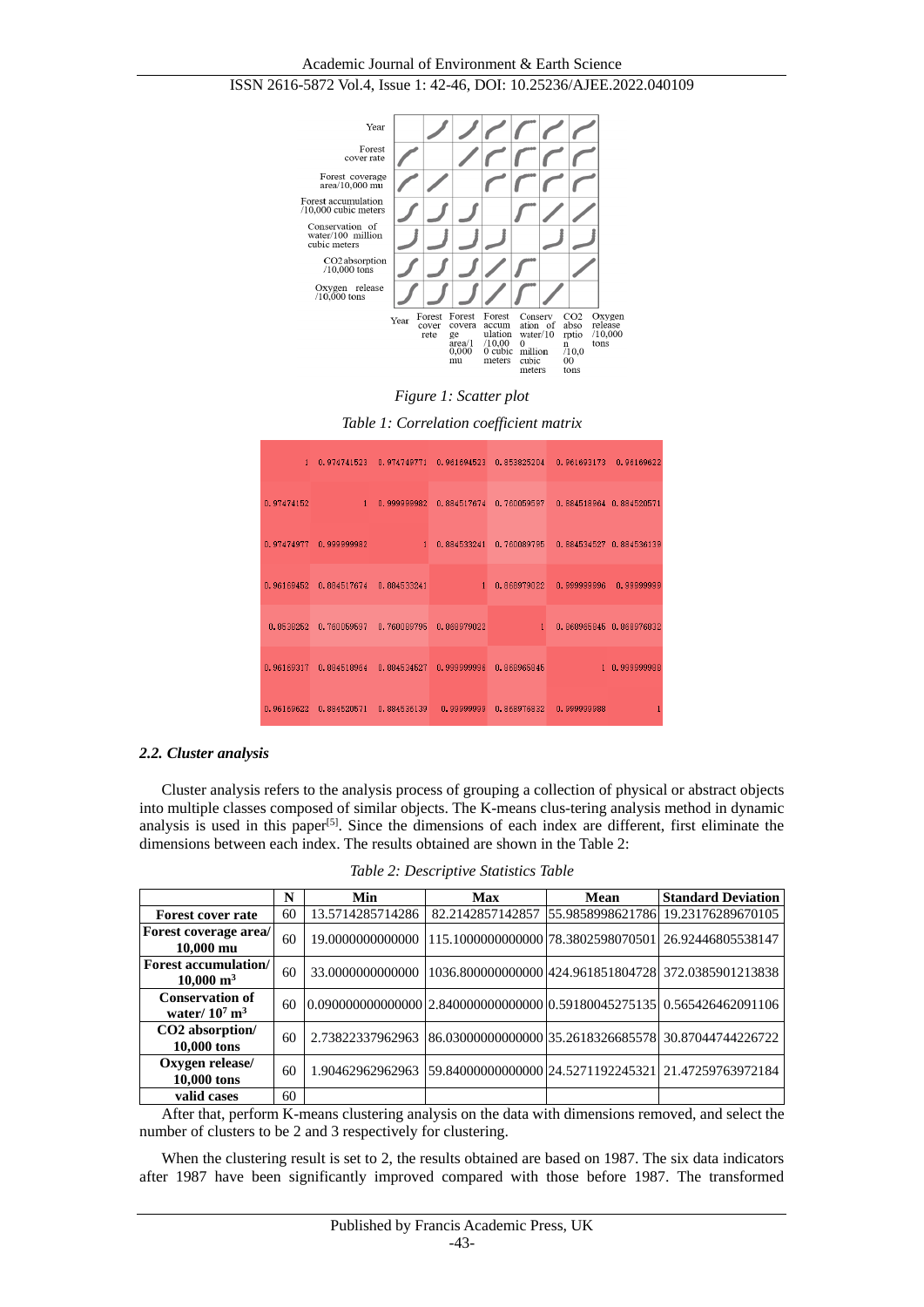# ISSN 2616-5872 Vol.4, Issue 1: 42-46, DOI: 10.25236/AJEE.2022.040109

Saihanba has rich natural resources, improved forest quality, improved water quality, and enhanced ecosystem regulation capabilities.

When the set result is 3, the result obtained distributes the 60-year data at two time points in 1983 and 2001. During 1964-1983, the environment of Saihanba showed a slow growth trend, and in 1983- 2001 During the year, the environmental condition of Saihanba was in a transitional period. From 2001 to 2021, the environmental situation of Saihanba was at a rapid growth rate. Optimization, ecological restoration work has made remarkable achievements, and the improvement rate of Saihanba's ecological environment has shown a rapid growth.

Since the K-means clustering algorithm requires the operator to set the K value, and the system clustering algorithm will be used. Use the elbow criterion to analyze the value of K. The coefficients are stored in the table of data:



*Figure 2: Line graph of aggregation coefficient*

According to the polyline graph of the aggregation coefficient, it can be seen that when the K value is from 1 to 3, the degree of distortion changes the most. After more than 5, the degree of distortion changes significantly. Therefore, the elbow is  $K=3$ , so the number of categories can be set to 3.

The results obtained divide 1962-2000 into the first category. During the 37 years, the environmental condition of Saihanba has shown a low growth trend, and the period from 2001 to 2019 is divided into the second category. Therefore, in these 17 years, the environmen-tal condition of Saihanba has shown a transitional trend. In the period of 2020-2021, The environmental conditions of Saihanba show a high growth trend.

## **3. Establishment of model**

The essence of entropy weight is that when evaluating the thing, it should be given a smaller weight, otherwise, it should be given a larger weight[6].

For information entropy: suppose that x represents a certain situation that event X may occur, and  $p(x)$  represents the probability of occurrence of this situation. We can define

$$
I(x) = -\ln(p(x)), \text{ because } 0 \le p(x) \le 1, \text{ so } I(x) \ge 0. \tag{1}
$$

The possible situations if event X are  $x_1, x_2, \ldots, x_n$ . Then we can define the information entropy of event X as:

$$
H(x) = \sum_{i=1}^{n} [p(x_i)I(x_i)] = -\sum_{i=1}^{n} [p(x_i) \ln(p(x_i))]
$$
\n(2)

It can be seen from the above formula that the essence of information entropy is the expected value of the amount of information.

The basic steps of the entropy method are as follows:

*Step 1:* Build the original matrix

First, according to the data of the past 60 years in Saihanba, the original matrix is constructed: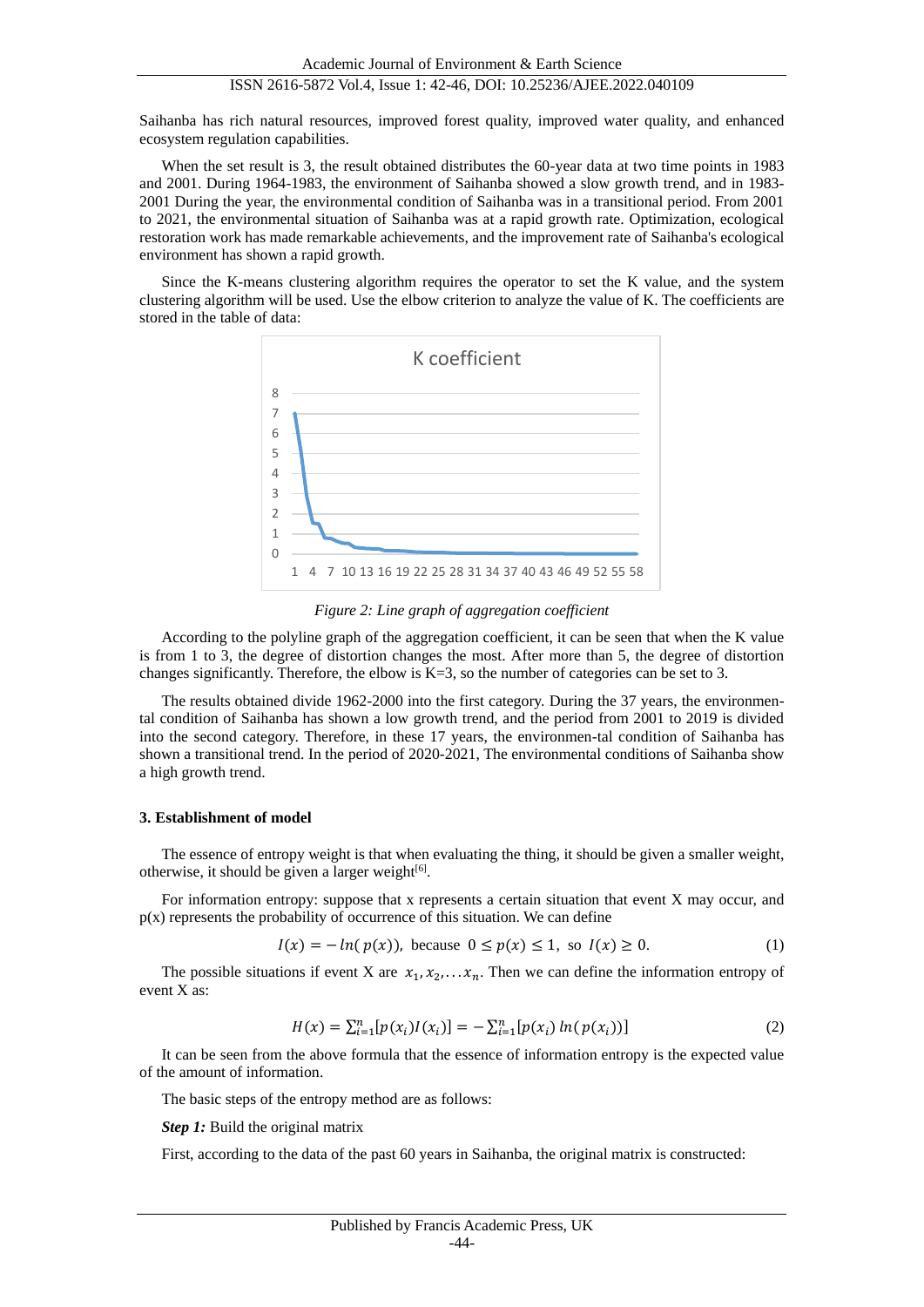#### ISSN 2616-5872 Vol.4, Issue 1: 42-46, DOI: 10.25236/AJEE.2022.040109

 $X = (x_{ij})_{n \times m}$   $(i = 1,2,3,...,n, j = 1,2,3,...,m)$  (3)

*Step 2:* Normalized processing data

Normalize the selected indicators to initially eliminate the differences caused by dimensions:

For positive indicators:  $Y_{ij} = \frac{X_{ij} - min(X_{ij})}{max(X_{ij}) - min(Y_{ij})}$  $max(X_{ij})-min(X_{ij})$ 

For negative indicators:  $Y_{ij} = \frac{max(X_{ij}) - X_{ij}}{max(X_{ij}) - min(Y_{ij})}$  $max(X_{ij})-min(X_{ij})$ 

*Step 3:* Calculate the entropy

$$
e_j = -\frac{1}{\ln n} \sum_{i=1}^{n \sum_{ij} p_{ij}} ln \tag{4}
$$

*Step 4:* Calculate the index weight

$$
w_i = \frac{1 - e_j}{m - \sum e_j} (j = 1, 2, 3 \dots, m)
$$
\n(5)

*Step 5:* Calculate single index and comprehensive score

The TOPSIS method is more efficient in comprehensive evaluation. Therefore, the entropy weight method and the TOPSIS method are used to process the collected raw data of each province, calculate the weight and convert it into the corresponding score, and then obtain its comprehensive development index Sj, Based on this, comprehensive evaluation and analysis of the development of various regions are carried out.

$$
S_{ij} = w_i \times X_{ij} \quad S_i = \sum_j^n S_{ij} \tag{6}
$$

#### **4. Model results**

Import the data into MATLAB, first standardize the data, and then use the entropy method to determine the weight of each indicator, and get the following Table 3:

*Table 3: Index weight table*

| Forest cover rate | Forest coverage area/Forest accumulation/Conservation of CO2 absorption/Oxygen release/ |                    |                              |            |            |
|-------------------|-----------------------------------------------------------------------------------------|--------------------|------------------------------|------------|------------|
|                   | 10 <sup>4</sup> mu                                                                      | $10^4 \text{ m}^3$ | water/ $10^7$ m <sup>3</sup> | $104$ tons | $104$ tons |
| 0.0387            | 0.0387                                                                                  | 0.2363             | 0.2138                       | 0.2363     | 0.2363     |

After that, bring the data divided into three categories in the system cluster into the program to calculate the score and get the score:

#### *Table 4: Score Table*

| $\Delta \Omega$<br>962<br>∙∠∪∪∪ | 0.010<br>- - -<br>'( )(<br>-- | 0.021<br>ZUZU- 1<br>-404 L |
|---------------------------------|-------------------------------|----------------------------|
| 0072                            | $\Omega$                      | $\Omega$ $\Gamma$<br>u.ujj |

It can be seen from the score that during 1962-2000, although the ecological environment of Saihanba has been improved, the overall ecological environment is not optimistic. Data show that the forest coverage rate has increased from 13.57% to 69.44%, and the forest coverage area has increased from 190,000 mu to 972,200 mu. In 2000, the forest stock volume reached 5,445,500 cubic meters, the water conservation volume reached 58 million cubic meters, and the carbon dioxide absorption reached 451,800 tons and oxygen release amounted to 314,300 tons. Compared with the data in 1962, these ecological environmental indicators have been improved to varying degrees, but there is still a lot of room for improvement, and the ecosystem is still in a relatively fragile state. Ecological benefits need to be improved, and the regulation capacity of the ecosystem needs to be improved.

During 2001-2019, the ecological environment of Saihanba has been restored to a certain extent, the ecological structure layout has been optimized, and the forest coverage rate has increased to 80.66%. The area has reached 1,129,300 mu, and these two indicators have been steadily improved on the basis of 2000. In addition, the ecological benefits of Saihanba have also been improved. The forest volume has doubled compared with 2000, reaching 10.207 million cubic meters, and the amount of water conserved has tripled compared with 2000, reaching 194 million cubic meters. The amount of carbon dioxide